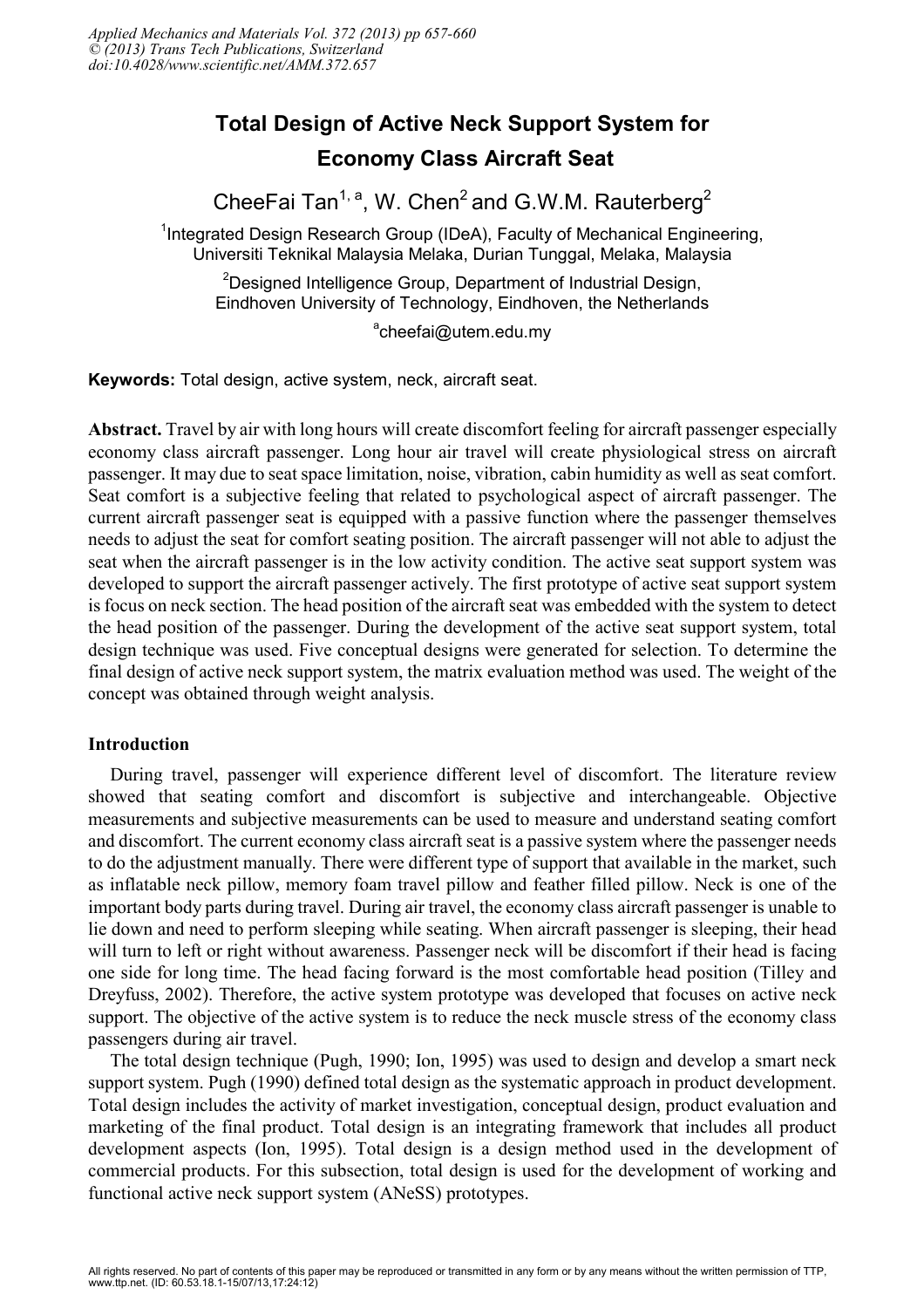Several idea generation methods like brainstorming and morphological chart have been used. Extensive application of the morphological charts enabled the researcher to identify the sub-solutions to each sub-function of the simulator. The evaluation matrix was used to decide on the final concept of ANeSS. ANeSS is used to support and reduce the seating discomfort of the economy class aircraft passenger. The aim of this section is threefold. First, it describes the design methodology of ANeSS. Next, it describes the application of different methods to design and determine the design. Lastly, the section concludes the development of ANeSS with the total design method.

#### **Design Methodology**

The first step in the design process is to conduct the literature and market study on the proposed product. The related information can be found from websites, patents, journals and technical report. There is various information, such as basic technology, industry analysis, legal issues, engineering definition, industry analysis and benchmarking will be input to the design process. The output from the market survey is the product requirement. The product requirement is a guideline for the development of ANeSS. Next, creative method and morphological chart were used as a tool to develop the conceptual design. Subsequently, the design was visualized in three dimensional views for evaluation purposes. Different conceptual designs were evaluated based on weighted objective method.

#### **Conceptual Design**

Based on the product requirement, the design concepts were generated. The development of the ANeSS employed two methodologies for concept generation. Brainstorming (Cross, 2008) and morphological chart (Pugh, 1990; Cross, 2008) were used in the conceptual stage of design. The product requirement of AneSS are performance, materials, size, reliable, weight, strength, safety and design.

Brainstorming is the creative method that used in the design of ANeSS. The technique is used to generate as many ideas as possible and as many solutions to each idea as possible. The brainstorming was conducted in a small group session of about five individuals. The author also participated in the brainstorming session. Four individuals were invited as volunteer in the brainstorming session. They were working people. Each individual was encouraged to express their ideas freely without critical judgment. Next, the recorded ideas were identified through the final discussion. Lastly, the agreed ideas were changed into five design concepts.

The morphological chart (Pugh, 1990; Cross, 2008) is a method used to combine design ideas in a systematic way. The combined ideas generate a solution as well as search for possible new solutions. The morphological chart of the airbag system for ANeSS is shown in Table 1. The sub-functions identified are material, control medium, shape, feedback system and actuator. For each sub-function, there are between two to four solutions being generated. The combinations of the final solutions were highlighted. The final concept of the airbag system is an airbag that is made from polyester and rectangular in shape. The polyester has been chosen because it is easy to purchase from a shop and low cost. The airbag is rectangular in shape because it is easy to seal with the heat sealer machine. The air had been chosen as control medium because of the simplicity of design and control, good in reliability and safety (Wikipedia, 2010). An air pressure sensor was selected to detect the air pressure change inside the airbag. A proportional valve was used to control the deflation and inflation of the airbag proportionally. Arduino (Arduino, 2010) with an embedded ATmega microcontroller was chosen to be the main controller for ANeSS.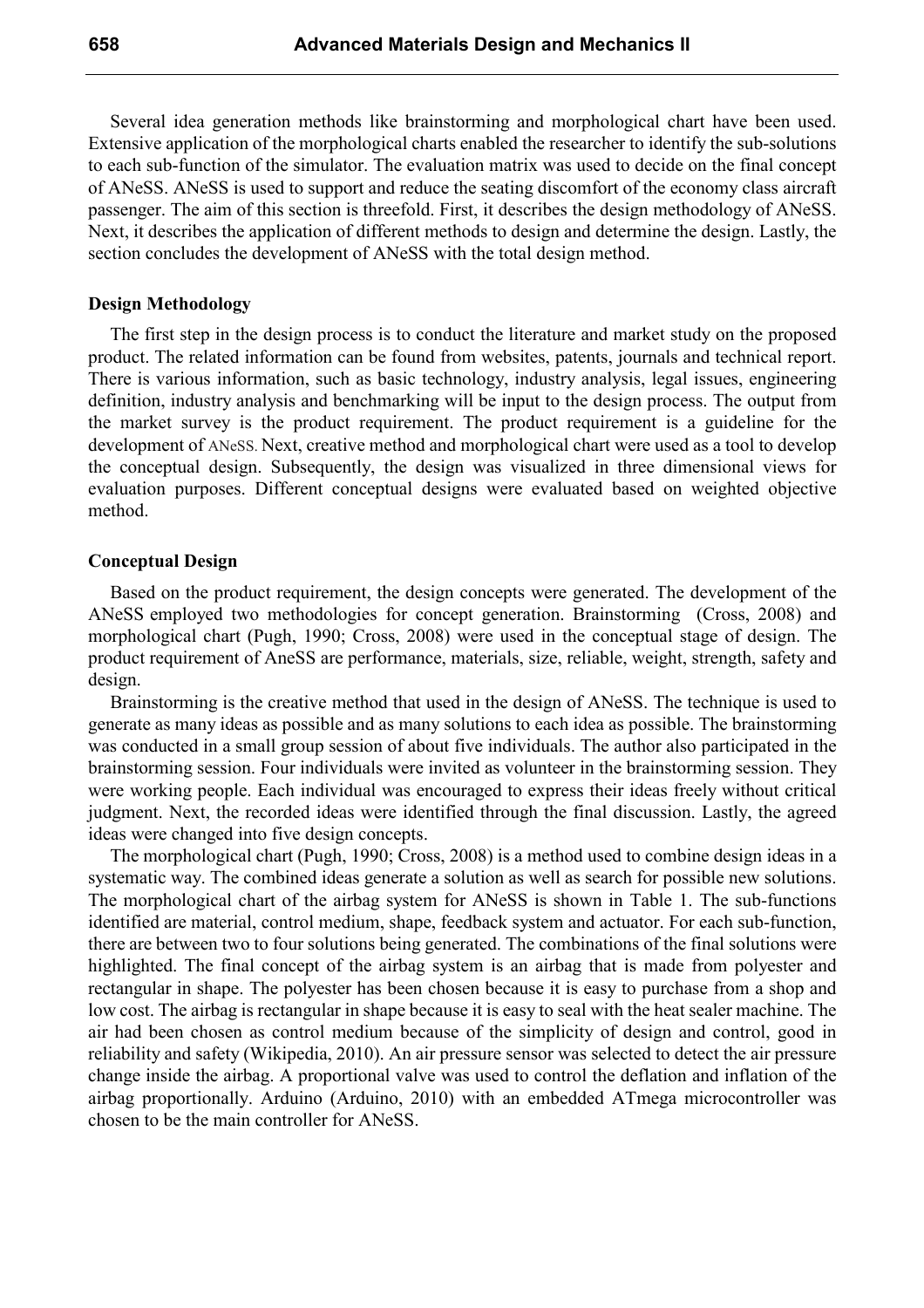| <b>Solution</b><br><b>Sub-function</b> | 1                   | $\mathbf{2}$       | 3                         | 4           |  |
|----------------------------------------|---------------------|--------------------|---------------------------|-------------|--|
| <b>Material</b>                        | Polyurethane        | Natural rubber     | Neoprene                  | Polyester   |  |
| <b>Control medium</b>                  | Liquid              | Air                |                           |             |  |
| <b>Shape</b>                           | Round               | Rectangular        | Triangular                | Cylindrical |  |
| <b>Feedback system</b>                 | Air pressure sensor | Load cell          | Membrane<br>potentiometer |             |  |
| <b>Actuator</b>                        | Directional valve   | Proportional valve |                           |             |  |
| <b>Microcontroller</b>                 | ATmega              | <b>PIC</b>         | ARM                       | Motorola    |  |
| Programming<br>language                | $C++$               | Arduino            | Java                      | Processing  |  |

Table 1. The morphology chart for ANeSS airbag prototype

#### **Evaluation of Concepts**

The evaluation of the five concepts was carried out by using the weighted objective method (Pugh, 1990). The five concepts were evaluated based on the requirements. The evaluation of the five concepts is shown in Table 2. Eight requirements have been set to evaluate the five concepts. Each element was provided with relative weight e.g. performance (0.20), materials (0.10), size (0.10), reliable  $(0.20)$ , weight  $(0.05)$ , strength  $(0.15)$ , safety  $(0.05)$  and design  $(0.15)$ . Two requirements, namely performance and reliable, were rated with highest weight because the ANeSS prototype should be functional and support the passenger's head as well as reliable during the validation experiment. During the brainstorming session, each concept is rated with scores (S) using ten point scales. Each point is multiplied by the objective weight to give relative values (V). Each value is summed up to get the total value for each concept. Subsequently, the total values for each concept are compared and the highest values are selected. Concept 5 as shown in Table 2 represented the highest values and was selected as best concept. Concept 5 was selected because the concept is able to perform with good functionality, cost effective material, adjustable size, reliable, light weight prototyping material, good strength, safe and easy to maintain.

|     |                    |        | <b>Concept 1</b> |      | <b>Concept 2</b> |      | <b>Concept 3</b> |      | Concept 4 |      | Concept 5 |      |
|-----|--------------------|--------|------------------|------|------------------|------|------------------|------|-----------|------|-----------|------|
| No. | <b>Element</b>     | Weight | S                | V    | S                | V    | S                |      | S         | V    | S         | V    |
|     | Performance        | 0.20   | 2                | 0.40 | 2                | 0.40 | 5                | 1.00 | 5         | 1.00 | 6         | 1.20 |
|     | Materials          | 0.10   | 3                | 0.30 | 2                | 0.20 | 4                | 0.40 | 4         | 0.40 | 4         | 0.40 |
| 3.  | <b>Size</b>        | 0.10   | 5                | 0.50 | 2                | 0.20 | 5                | 0.50 | 6         | 0.60 | 6         | 0.60 |
| 4.  | Reliability        | 0.20   | 5                | 1.00 | 3                | 0.60 | 3                | 0.60 | 5         | 1.00 | 5         | 1.00 |
| 5.  | Weight             | 0.05   | 4                | 0.20 | 5.               | 0.25 | 3                | 0.15 | 3         | 0.15 | 4         | 0.20 |
| 6.  | Strength           | 0.15   | 3                | 0.45 | 2                | 0.30 | 4                | 0.60 | 4         | 0.60 | 5         | 0.75 |
|     | Safety             | 0.05   | 3                | 0.15 | 2                | 0.10 | 3                | 0.15 | 4         | 0.20 | 4         | 0.20 |
| 8.  | Design             | 0.15   | 3                | 0.15 | 3                | 0.45 | 4                | 0.60 | 4         | 0.60 | 5         | 0.75 |
|     | <b>Total value</b> |        |                  | 3.15 |                  | 2.50 |                  | 4.00 |           | 4.55 |           | 5.1  |

Table 2. Weighted objective evaluation of ANeSS prototype concepts

Based on the evaluation results, the active neck support system prototype was built. Fig. 1 shows the installation of the final ANeSS prototype to the economy class seat in the aircraft cabin simulator. The ANeSS were tested for their functionality and performance in the economy class aircraft cabin like testbed that located at Eindhoven University of Technology, the Netherlands.